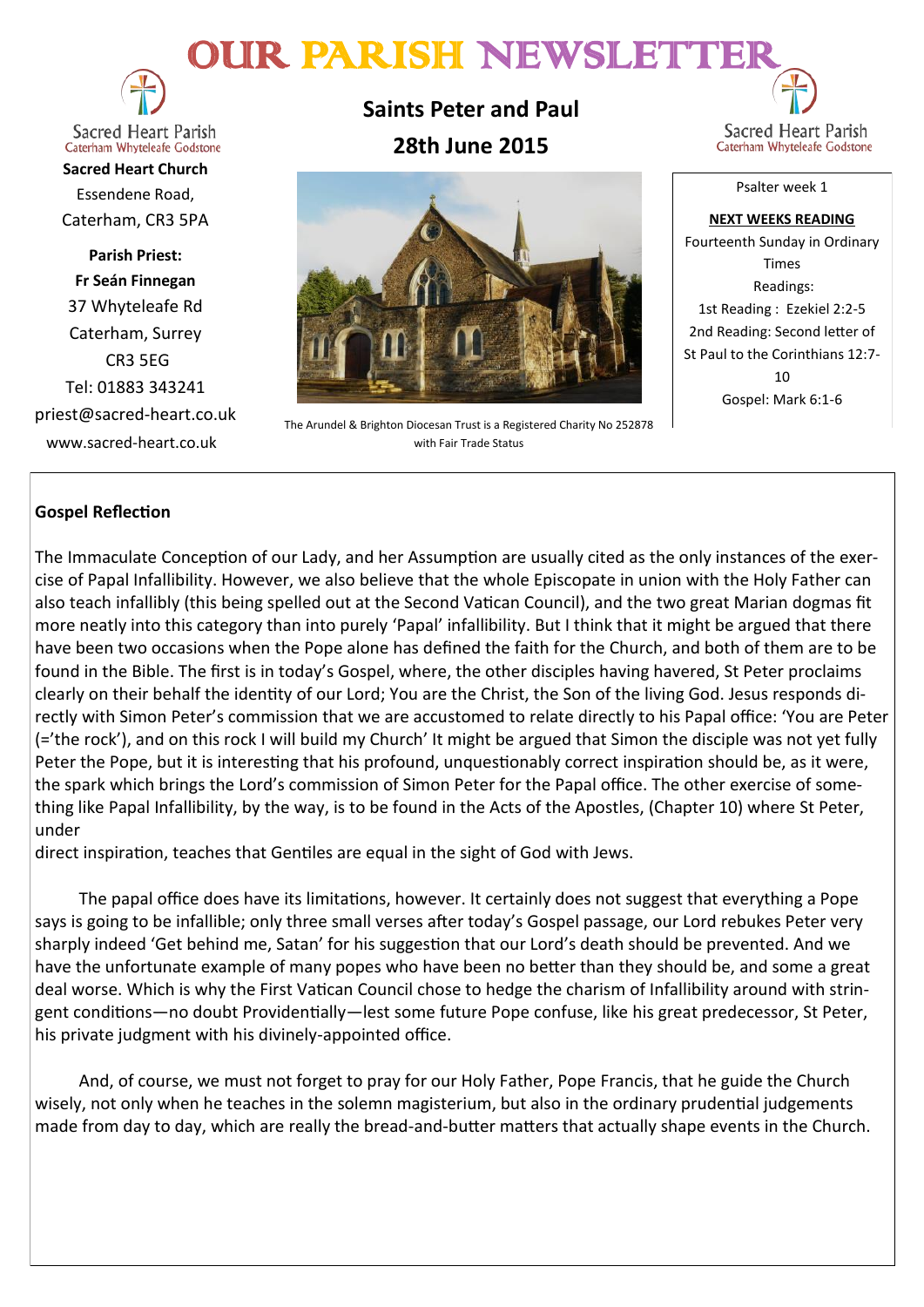# **LUNCH CLUB**

Wednesday 1st July at 1pm in the Centenary Hall. Menu will be Quiche, new potatoes, coleslaw and salad. Followed by fruit jelly and ice cream. Tea and coffee with a raffle to finish. All this plus good company, all welcome.

On Thursday 2nd July, we welcome the First Holy Communion children from St Francis School to the Mass at 10:00am to give thanks for their First Holy Communion.

# **Youth Club, Friday 3rd July - Queens Park**



### The next youth club session

will be an evening of outdoor games at Queens Park, Caterham, from 7pm-8.30pm. Youth club is open to all children in school years 3 to 6. All participants must be signed in and out. Cost is £1 per person. Contact Mel Flaherty at youthclubsacredheart@gmail.com for more information.

Friday 10th July - A talk by Dr. Peter Shipley on 'EUROPE'S LAST PARTY - THE MARRIAGE OF THE KAISER'S DAUGHTER, 1913', and the story of Europe's Rulers before the first World War. To take place in the Old Hall at 7:30pm. All Welcome.

# **Pilgrimage to Fatima**

From 22nd November to 28th November 2015. Including all excursions for £629. Early booking is strongly recommended. For further information call Mrs Mozzi on 0208 472 0843 or 07859 027301.



**Baptisms** - Mikayla Panal, Sophia Sheperd and Thomas Sotheron will be Baptised next week.

#### **Weddings**

Congratulations to Emily Bismire and Ian Porter who will be married this week.

# **SACRED HEART PARISH BBQ**

Saturday 18th July 2015 Food 5-7pm Band 7pm *(Back in the day)* Last orders 11pm Carriages midnight CASH BAR & BBQ - salad included Please come to support the parish and join the fun Tickets £5 per adult, 17 years and under are FREE Tickets available after Mass this Sunday Ticket price includes 2015 Social Club membership





### **Festival 50 Diocesan Jubilee at the AMEX Stadium**

#### **5th July celebrations NEXT WEEK!!**

Your tickets are ready and will be available for collection after all Masses on Sunday. You will need your tickets and information pack to be able to board the coaches.

The coaches will leave Church (Whyteleafe Road side) at 8:15am on Sunday morning and move down the Whyteleafe Road towards St Francis School and collect passengers outside the school cul-del-sac. The coaches will leave there at 8:30am.

#### **World Youth Day 2016:**

Anyone who is interested in joining Pope Francis and millions of young Catholics in Krakow, Poland, next year should contact Jack Regan, Diocesan Youth Adviser for further information or to receive an application pack. Applicants should be aged between 16 and 35 as at 24th July 2016. Phone 01293 651158 or email [jack.regan@dabnet.org](mailto:jack.regan@dabnet.org)

#### **DIOCESAN FINANCIAL SECRETARY**

The Financial Secretary is retiring In December and the Bishop and Diocesan trustees are seeking a replacement. The Financial Secretary implements the Diocesan policy and strategy for all aspects of financial management and legal administration of the Diocese and its assets. S/he is responsible for - preparation of the Diocesan statutory accounts; monitoring budgetary controls; property and other insurances; property transactions; procurement of buildings, land and services; banking and investments; payroll and employment matters; legal compliance, etc. The Financial Secretary also advises and supports parishes and schools in these areas. S/he should be educated to degree level and hold relevant professional qualifications. S/he must be a practising Catholic. A competitive salary will be offered for a 35 hour working week based in Hove. Please contact Mgr John Hull: telephone: 01273 859701 or email: vg@dabnet.org for an application form and job description. Closing date: 10 July.

#### **Offertory Collection**

Sincere thanks for your generosity last weekend: Offertory: £802.67 (Gift Aid £320.25)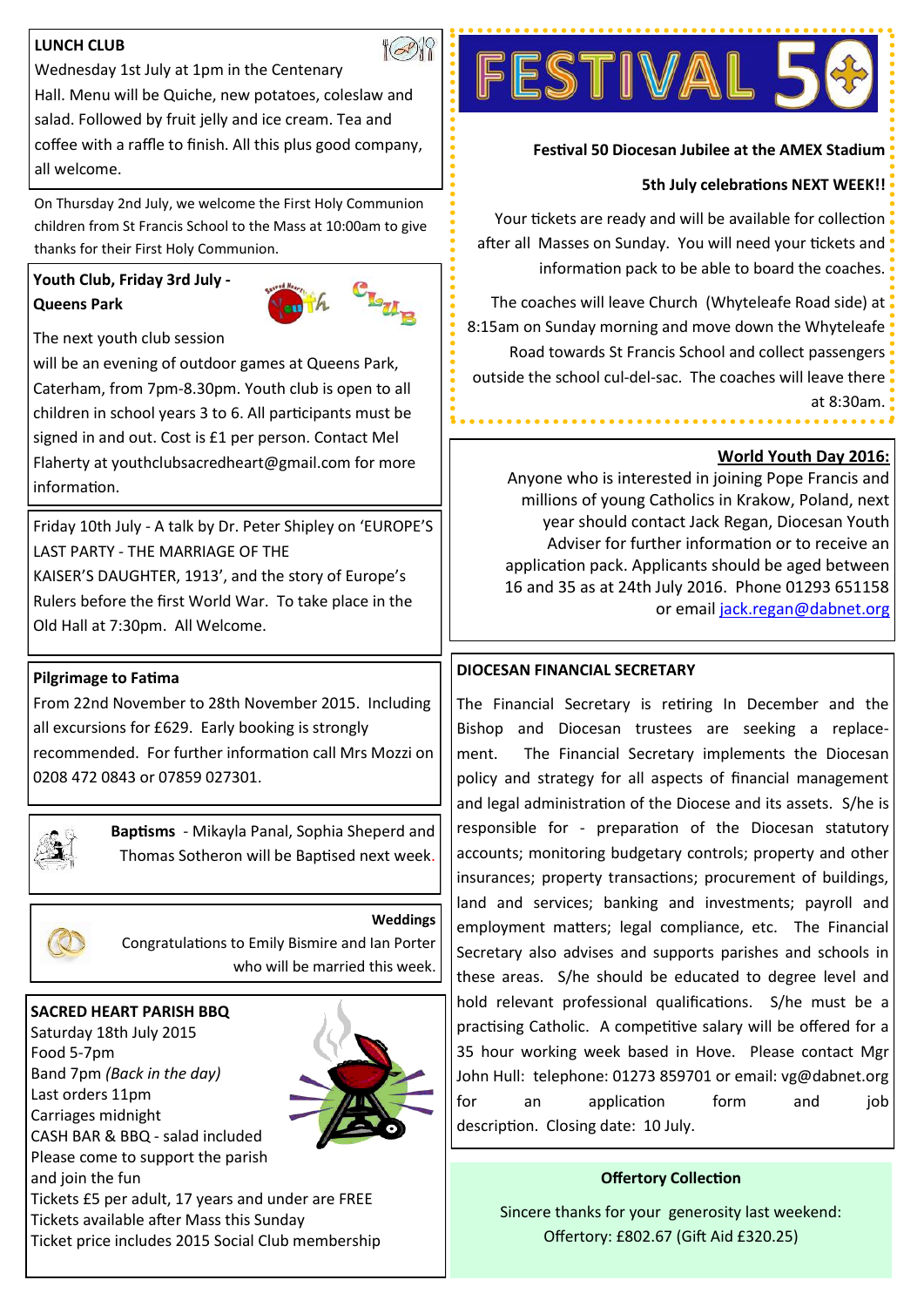# **WHAT'S ON IN THE PARISH THIS WEEK**

| Sun 28th: | CHILDREN'S liturgy at 9am & 10:45am Mass           |  |
|-----------|----------------------------------------------------|--|
|           | after 9am Mass Leven group meeting                 |  |
|           | Teas & Coffee after 10:45am Mass                   |  |
|           | Festival 50 tickets available for collection       |  |
| Mon:      | Teas & Coffees after Mass (Old Hall)               |  |
| Tues:     | 9:15am - 11:15am Toddler Group (Old Hall)          |  |
| Wed:      | 1pm Lunch Club (Cent hall)                         |  |
| Thur:     | 10am Mass - St. Francis School's FHC children join |  |
|           | us to give thanks.                                 |  |
| Fri:      | 7pm Youth Club - Queens Park                       |  |
| Sun 5th:  | CHILDREN'S liturgy at 9am & 10:45am Mass           |  |
|           | Teas & Coffee after 9am & 10:45am Mass             |  |
|           | 8:15am departure for Festival 50 trip              |  |
|           |                                                    |  |

# **Your Prayers are requested for the following persons who are ill or housebound.**

Pat Knight; Kathleen & John Saunders; Helen Keogh; Daisy Hill; Christopher Browne; Kit Monk; Krista Thompson; Jane Hill; Rosemary Whale; Pam Weaver; Jimmy & Bridie Mullen; Bernie Horrocks; Margaret Robertson; Heather Tordimah; Jenny Rowen; Elizabeth Daley; Eileen & Rose Lattimore; Bryan Smith; Rose Knight; Oliver Farrell; Richard Richardson; Seeta Pillay; Christopher Miles; Pat McCoy; John Dunlop, Elise O'Connor, Malcolm Bowen, John Gilford, Chris Norman, Bridget Crook, Baby Tabitha Harrison, Christine Vernon, Peggy Sisman, Bruno Louis-Joseph, Maureen Kelly, Sheila French & Val Williams.

## **St Thomas' Church - For those of you not on email .**

As you are aware, we have been planning a final celebration Mass at St Thomas' which was due to take place next month, July 12th. Very regrettably, we have been advised by inspectors, and also the Diocesan authorities and their insurers, that to proceed would be very imprudent as new deterioration has become apparent in the building. This is advice we must heed. So, I would welcome your feedback on what form you would like a celebration to take, if you wish to proceed at all. The options are



1) A Mass at the Sacred Heart, with a celebration afterwards in the Centenary Hall.

2) Simply a celebration in the Centenary Hall, with sharing of pictures, stories, &c.

3) I might approach Rev. Tim Goode at St Luke's, Whyteleafe and ask if we might borrow the church there for a Mass.

4) Nothing at all; simply let it go.

We now have more time to plan, and are no longer dependent on the weather, so we don't have to do this very soon.

Please remember in your prayers the souls of Eileen Kelly and Richard Richardson who passed away recently.

The Funeral service (not Requiem Mass) for

Ricard Richardson will be held on

Wednesday 1st July 2015 at 1:30pm.

The Requiem Mass for Eileen Kelly will be held on Monday 6th July at 10am.

### **Second Collections**

TODAY there will be a second collection for Peter's Pence this collection is **not** eligible for Parish Gift Aid. Please do not use your envelopes for this collection.

### **Teenage Weekend At Worth Abbey**

This retreat week is a chance for young people (in school years 9-12) across the diocese (and beyond) to come together, make new friends, go deeper in prayer, explore their Catholic faith, and have a great adventure in such a wonderful setting during the Summer Holidays . It forms part of an ongoing retreat programme run in partnership between Worth Abbey's *Open Cloister* and the Lay Community of St Benedict. These retreats have been running successfully for over 10 years, and offer young people a unique retreat experience, which draws upon the skills of trained youth workers and the wisdom and generous hospitality of the Benedictine monks. For booking forms, bursaries and info please contact Mary Hunt ([mary\\_hunt@hotmail.co.uk\)](mailto:mary_hunt@hotmail.co.uk)



# **THE JOHN FISHER SCHOOL - Vacancies COVER SUPERVISOR required from 1st September 2015 Salary Scale 4/5 - Salary range £19,524 – £24,027 full time equivalent £13,569 - £16,699 pro rata**

The school is currently looking to employ a Cover Supervisor to supervise whole classes during the short term absence of teachers. The hours are 30 per week, term time only. This position may suit a candidate who is looking for a contract prior to starting a career in teaching. Application forms (support staff) are available by downloading via the website on [www.johnfisherschool.org](http://www.johnfisherschool.org) where further information on the school may also be found.

Completed application forms should be sent with a covering letter to Mrs Rigby, the Office Manager on [jrigby3@suttonmail.org](mailto:jrigby3@suttonmail.org) by the closing date Monday,  $6<sup>th</sup>$  July 2015. Interviews will be held on Thursday,  $9^{th}$  July 2015. *The School is committed to safeguarding and promoting the welfare of children and to equality of opportunity. An enhanced CRB will be required.*

# *Job Opportunities at CAFOD*

*Community Participation Co-ordinator 1 x full time fixed term (2 year) post working with volunteers in parish and school communities helping to inspire and resource Catholics to participate in the Church's mission to overcome poverty and injustice overseas in partnership with CAFOD. Closing date 10th July 2015. [http://www.cafod.org.uk/Work](http://www.cafod.org.uk/Work-with-us/UK-Jobs/CPC)with-us/UK-[Jobs/CPC](http://www.cafod.org.uk/Work-with-us/UK-Jobs/CPC)*